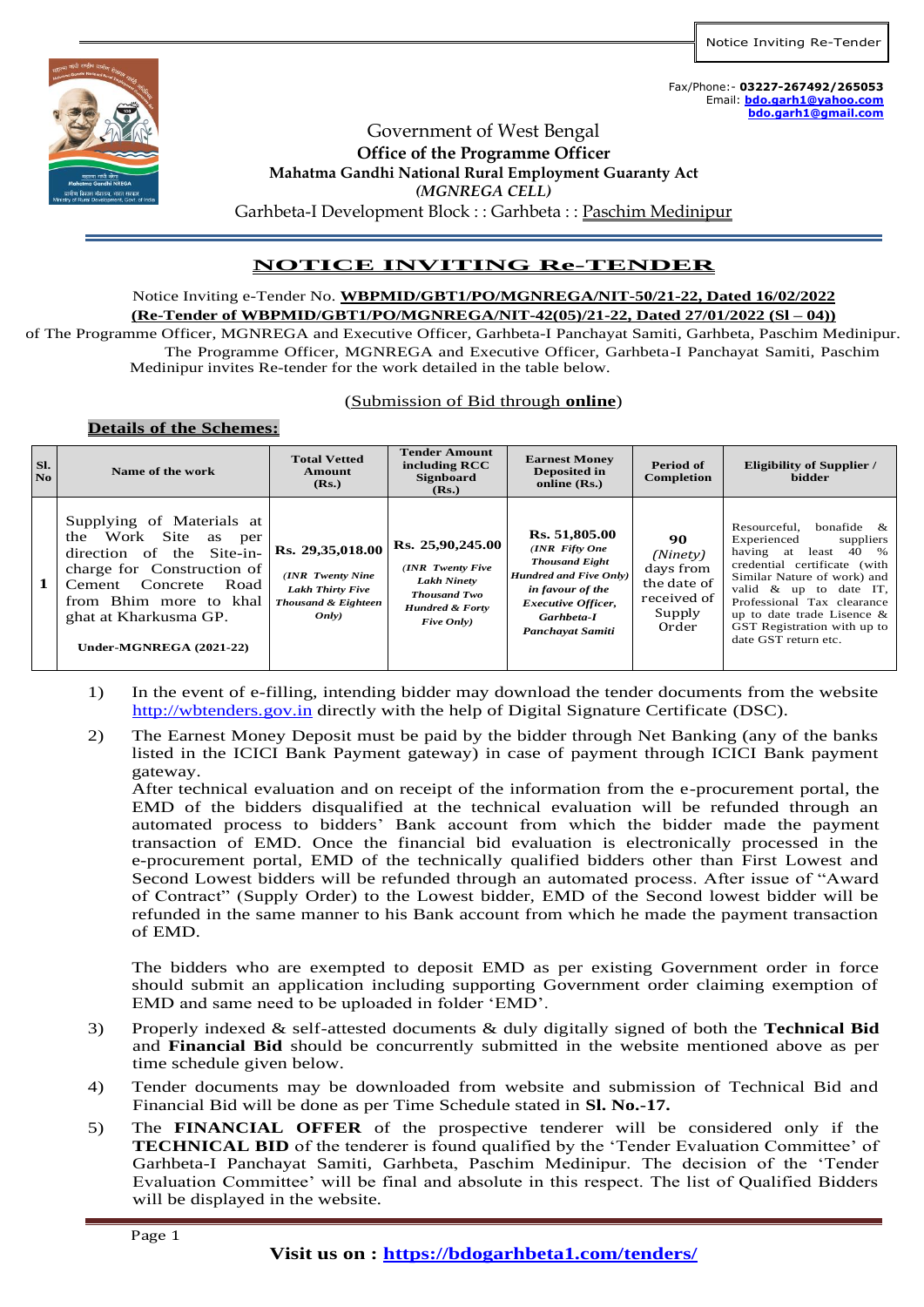### 6) **Eligibility criteria for participation in the tender.**

- i. Bonafied Suppliers , Registered Engineers Co-operative Societies or similar societies registered with the State Government and suppliers of Central Government / MES / Railways for execution of civil works are eligible to participate, depending on the criteria as detailed below.
	- (a) The bidders must have satisfactory completion report as a Prime Agency during the last 5(five) Financial years from the date of issue of this notice at least one work of Same Type under the authority of State / Central Govt., State / Central Govt. undertaking / Statutory Bodies constituted under the statute of the Central / State Govt. and having a magnitude of 40 (Forty) % of the amount put to tender.

The Credential Certificate (Form-3) along with order and BOQ (in standard format of NIC or copy / copies duly signed by the authority concerned) must be submitted by the agency for authenticating his executed work and also payment certificate (if any) shuld be submitted by the agency. The name & detail address of the bidder must be indicated in the Credential Certificate (Non-statutory Documents).

- (b) Income Tax return for the Financial Year for 2018-19, 2019-20, 2020-21 & 2021-22 (if available). P.Tax deposit challan for the year of 2021-22, PAN card, GST Registration Certificate (updated / latest GST return), Trade Lisence for 2021-22 etc with the Technical Bid document.
- ii. The prospective bidders or any of their constituent partner shall neither have abandoned any work nor any of their contract have been rescinded during the last 3 (*three*) years. Such abandonment or rescission will be considered as disqualification towards eligibility. (A declaration in this respect through affidavit has to be furnished by the prospective bidders without which the Technical Bid shall be treated as non-responsive.)
- iii. The prospective bidders should own or arrange, the required plant and machineries through their own arrangement with a intimation to the Tender Inviting Authority as few some selected machinaries will be used under MGNREGA.
- iv. Registered Partnership Deed for Partnership Firm only along with Power of Attorney is to be submitted. The company shall furnish the Article of Association and Memorandum.
- v. Registered Labour Co-operative Societies are required to furnish valid Bye Law, Current Audit Report, Minutes of last A.G.M., valid certificate from A.R.C.S. along with other relevant supporting papers.
- vi. **Joint Ventures will not be allowed**.
- vii. A prospective bidder shall be allowed to participate in a particular job either in the capacity of individual or as a partner of a firm. If found to have applied severally in a single job, all his applications will be rejected for that job, without assigning any reason thereof.
- 7) Running payment for work may be made to the executing agency as per availability of fund. The executing agency may not get a running payment unless the gross amount of running bill is 40% of the tendered amount.
- 8) Escalation of prices in respect of construction materials shall not be considered.
- 9) No mobilisation advance and secured advance will be allowed.
- 10) Security Deposit:

Retention money towards performance Security amounting to 3% (*three*) of the value of the work shall be deducted from the running account bill of the tenderer as per prevailing order. No interest will be paid on Security Deposit if applicable.

- 11) Agencies shall have to arrange land for erection of Plant & Machineries, storing of materials, labour shed, laboratory etc. at their own cost and responsibility.
- 12) All materials required for the proposed work including cement and steel shall be of specified grade and approved brand inconformity with relevant code of practice (latest revision) and manufactured accordingly and shall be procured and supplied by the agency at their own cost including all taxes. Authenticated evidence for purchase of cement and steel are to be submitted along with challan and test certificate. If required by the Engineer-in-Charge, further testing from any Government approved Testing Laboratory shall have to be conducted by the agency at their own cost.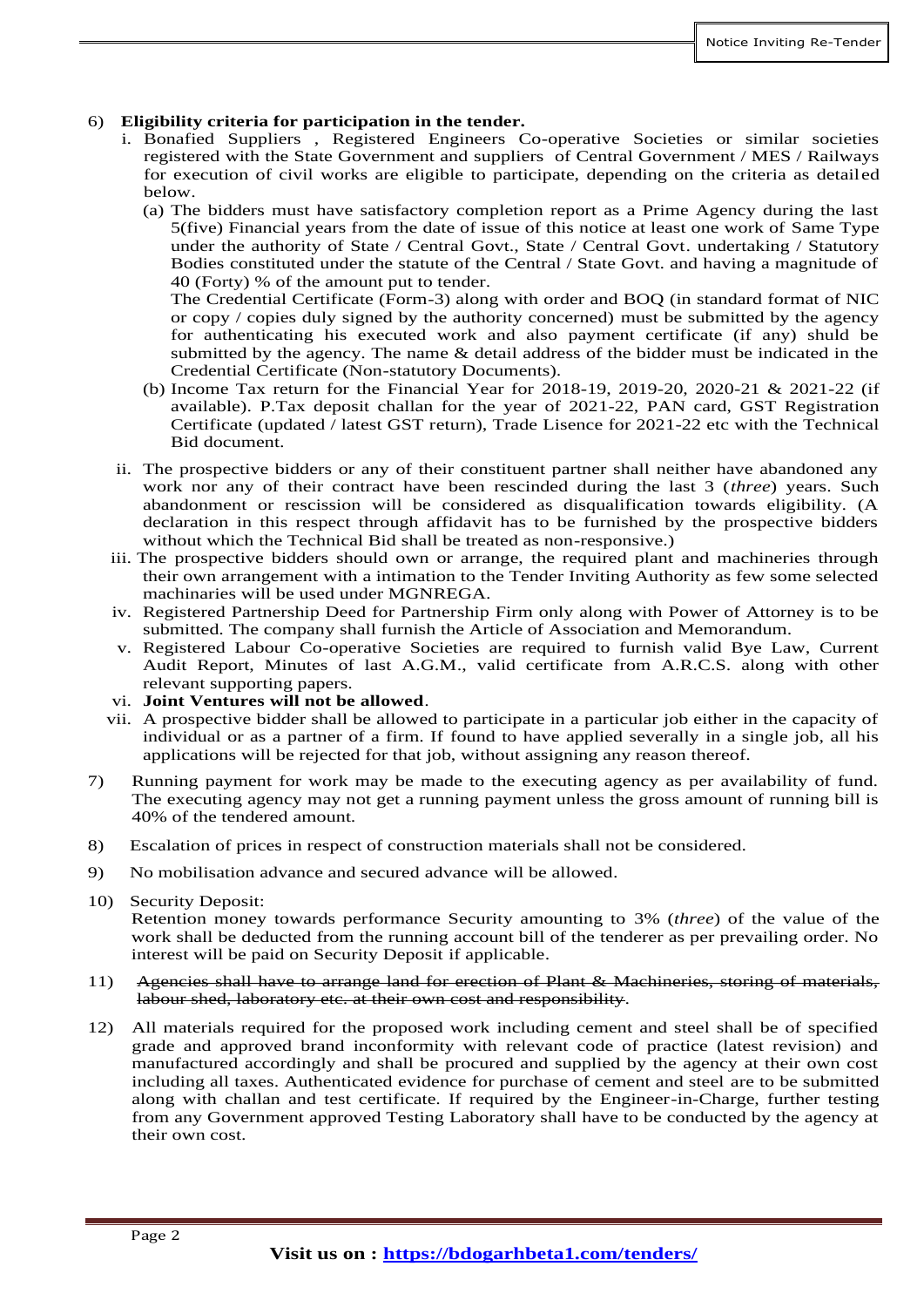- 13) Audited Balance Sheets **(Audited & Authenticaed by Chartered Accountant)** of last three financial years i.e. 2017-18, 2018-19, 2019-20 (2020-21 if available) with auditor's certificate regarding annual turnover from contract business in each year.
- 14) Constructional Labour Welfare CESS @ 1% (*one percent*) of cost of construction will be deducted from every Bill of the selected agency (If applicable).

#### 15) **There shall be no provision of Arbitration.**

- 16) Bid shall remain valid upto the last day of submission of Tender. If the bidder withdraws the bid during the period of dropping, the earnest money as deposited will be forfeited forthwith without assigning any reason thereof.
- 17) Date and Time Schedule :

| SI.<br>No. | <b>Particulars</b>                                                                          | Date & Time                                                |  |
|------------|---------------------------------------------------------------------------------------------|------------------------------------------------------------|--|
| 01.        | Publishing Date (Online)                                                                    | 27.01.2022 (06:00 P.M. onwards)                            |  |
| 02.        | Document Download start date (Online)                                                       | 28.01.2022 (10:00 A.M. onwards)                            |  |
| 03.        | Bid submission start date (Online)                                                          | 28.01.2022 (10:00 A.M. onwards)                            |  |
| 04.        | Bid Submission closing (Online)                                                             | 11.02.2022(06:00 P.M.)                                     |  |
| 05.        | Last Date of submission of original copies of<br>tender documents for verification.         | Only for L-1 Bidder $&$ this will be<br>notified later on. |  |
| 06.        | Date for verification of original documents.                                                | Only for L-1 Bidder $&$ this will be<br>notified later on. |  |
| 07.        | Technical Bid opening date (Online)                                                         | 14.02.2022 (11:30 A.M.)                                    |  |
| 08.        | Date of uploading list for Technically Qualified<br>Bidder & Financial Bid opening (online) | To be notified later on.                                   |  |

18) The Prospective Bidder shall supply the materials have to execute the work in such a manner so that appropriate service level of the work is maintained during progress of work and a period of 6 (six) month from the date of successful completion of the work to the entire satisfaction of the Engineer-in-Charge. If any defect / damage is found during the period as mentioned above, the supplier / bidder shall make the same good at his own cost to the specification at par with instant project work. On failure to do so, penal action against the supplier / bidder will be imposed by the Executive Officer, Garhbeta-I Panchayat Samiti, as deem fit. The supplier / bidder may quote his rate considering the above aspect.

Refund of Security Deposit will only be made after successful maintaining of appropriate service level of the work as mentioned above for 6 (six) month from the date of completion of the work.

- 19) Before submission of the tender the supplier / bidder must visit the work site to judge the local condition from all corners and no plea/ complain about the site will be entertained afterwards . It will be presumed that the agency offered the tender after reviewing entire position of the worksite and site of work and necessary drawings may be handed over to the agency phase wise. No claim in this regards will be entertained.
- 20) The Bidder, at his own responsibility and risk is encouraged to visit and examine the site of works and its surroundings and obtain all informations that may be necessary for preparing the Bid and entering into a contract for the work as mentioned in the Notice Inviting Tender, before submitting offer with full satisfaction, the cost of visiting the site shall be at his own expense.
- 21) The intending Bidders shall clearly understand that whatever may be the out come of the present invitation of Bids, no cost of Bidding shall be reimbursable. The Executive Officer, Garhbeta-I Panchayat Samiti, reserves the right to accept or reject any offer without assigning any reason whatsoever and is not liable for any cost that might have been incurred by any Tenderer at the stage of Bidding.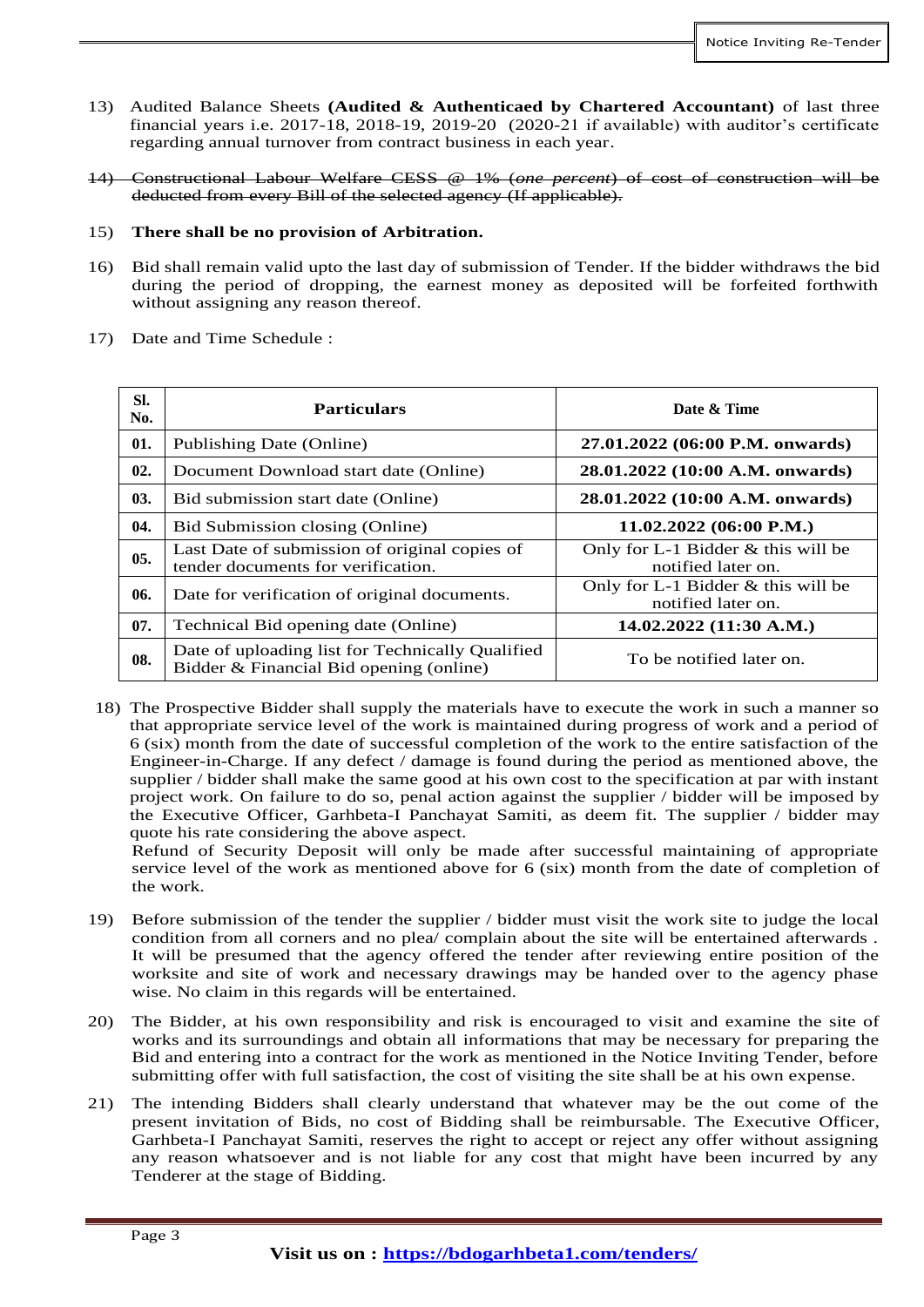- 22) **Refund of EMD:** After technical evaluation and on receipt of the information from the eprocurement portal, the EMD of the bidders disqualified at the technical evaluation will be refunded through an automated process to bidders' Bank account from which the bidder made the payment transaction of EMD. Once the financial bid evaluation is electronically processed in the e-procurement portal, EMD of the technically qualified bidders other than First Lowest and Second Lowest bidders will be refunded through an automated process. After issue of "Award of Contract" (Supply Order) to the Lowest bidder, EMD of the Second Lowest bidder will be refunded in the same manner to his Bank account from which he made the payment transaction of EMD.
- 24 ) Arbitration of any dispute on the work will not be entertained as per Rule 90 in part-IV of PWD Rule 1987.
- **25) Conditional / Incomplete tender will not be accepted under any circumstances.**

#### **26) The intending tenderers are required to quote the rate/percentage** *online.*

- 27) Supplier / bidder shall have to comply with the provisions of (a) the contract labour (Regulation Abolition) Act. 1970 (b) Apprentice Act. 1961 and (c) minimum wages Act. 1948 of the notification thereof or any other laws relating there to and the rules made and order issued there under from time to time.
- 28) Guiding Schedule of Rates: Rates have been taken from SECURE online system.
- 29) During scrutiny, if it comes to the notice of the tender inviting authority that the credential or any other paper found incorrect / manufactured / fabricated, that bidder would not be allowed to participate in the tender and that application will be rejected without any prejudice.
- 30) The Executive Officer, Garhbeta-I Panchayat Samiti reserves the right to cancel the N.I.T. due to unavoidable circumstances and no claim in this respect will be entertained.
- 31) Qualification criteria:

The tender inviting and Accepting Authority through a "Tender Evaluation Committee" will determine the eligibility of each bidder. The bidders shall have to meet all the minimum criteria regarding:

- 1) Financial Capacity
- 2) Technical Capability comprising of personnel & equipment capability
- 3) Experience / Credential

The eligibility of a bidder will be ascertained on the basis of the document(s) in support of the minimum criteria as mentioned above and the declaration executed through prescribed affidavit in non-judicial stamp paper of appropriate value duly notarized. If any document submitted by a bidder is either manufactured or false, in such cases the eligibility of the bidder / tenderer will be rejected at any stage without any prejudice

 32) Escalation of Price on any ground and consequent cost over run shall not be entertained under any circumstances. Rates should be quoted accordingly.

#### **33) Instruction to Bidders:**

#### **A. Statutory Cover Containing the following documents:**

- 1. **EMD, Tender Cost & Other Document** : Bank Challan towards Earnest Money (EMD) as prescribed in the N.I.T. against each of the serial of work in favour of the Executive Officer, Garhbeta-I Panchayat Samiti concerned with the work to be submitted in this folder.
- 2. **BOQ** : BOQ to be submitted in the BOQ Folder.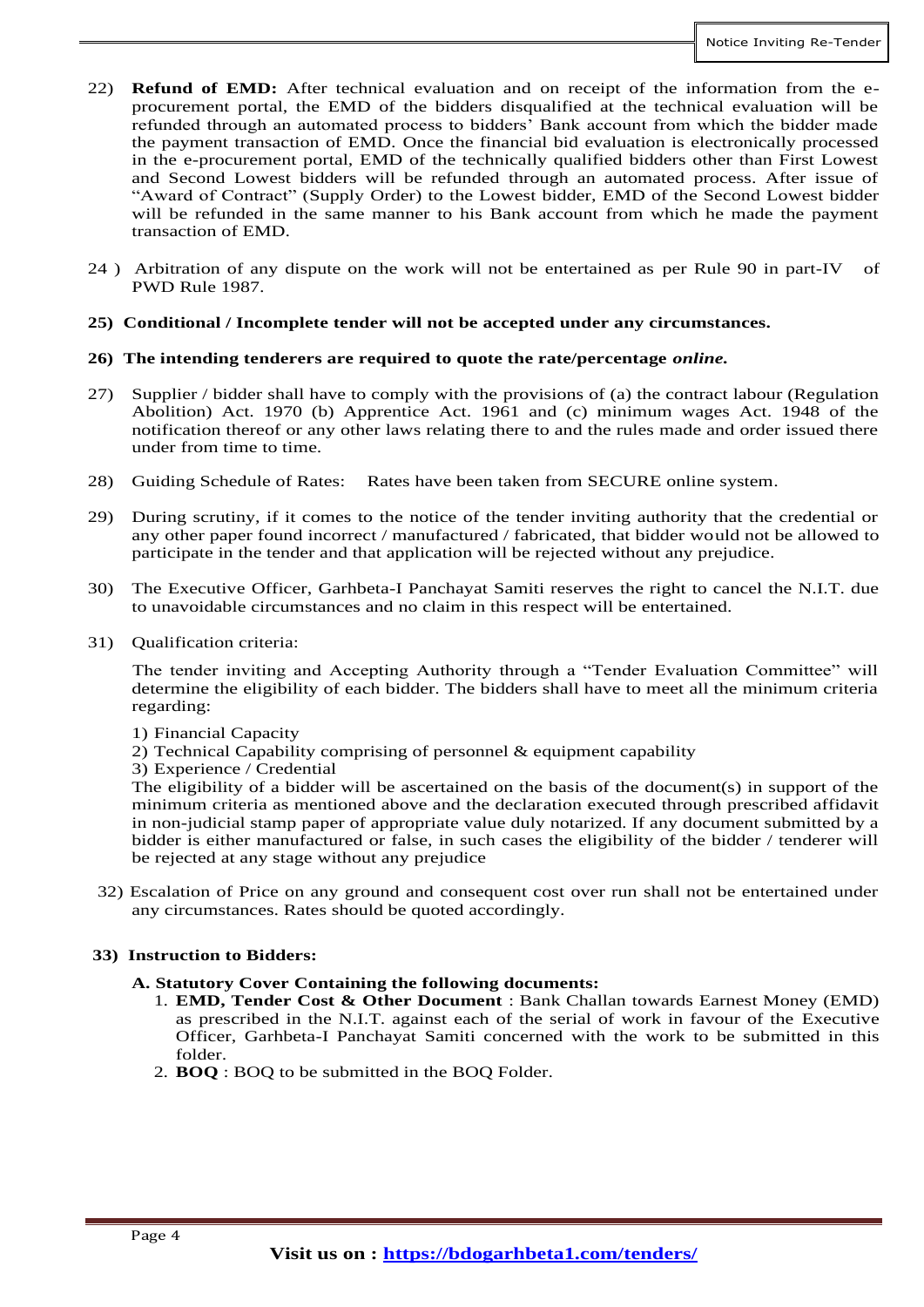# **B. Non-statutory Cover Containing the following documents:**

#### **THE ABOVE STATED NON-STATUTORY/TECHNICAL DOCUMENTS SHOULD BE ARRANGED IN THE FOLLOWING MANNER**

Click the check boxes beside the necessary documents in the My Document list and then click the tab " Submit Non Statutory Documents' to send the selected documents to Non-Statutory folder.

Next Click the tab " Click to Encrypt and upload" and then click the "Technical" Folder to upload the Technical Documents.

| <b>S1.</b><br>No. | <b>Category Name</b>  | Sub-Category<br>Description          | Details(s)                                                                                                                                                                                                                                                                          |
|-------------------|-----------------------|--------------------------------------|-------------------------------------------------------------------------------------------------------------------------------------------------------------------------------------------------------------------------------------------------------------------------------------|
| $\mathsf{A}$ .    | Certificeate(s)       | Certificeate(s)                      | GST Registration Certificate & Acknowledgement.<br>PAN.<br>P Tax (Challan) 2021-22.<br>Latest 3 years IT Return updated.<br>IT-Saral for Assessment of last 3 year updated (Balance)<br>Sheet duly authenticated by CA Firm)                                                        |
| <b>B.</b>         | Company<br>Details(s) | Company Detail                       | Proprietorship Firm ( <i>Trade License</i> ) updated (2021-22)<br>Partnership Firm<br>(Partnership Deed, Trade License)<br>Ltd. Company(Incorporation Certificate, updated Trade<br>License)<br>Society (Society Registration Copy, updated Trade<br>License)<br>Power of Attorney. |
| $\mathbf{C}$ .    | Credential            | $Credential - 1$                     | Resourceful, bonafide & Experienced suppliers having at<br>least 40 % credential certificate (Estimate with Supply<br>Order) of work of similar Type.                                                                                                                               |
| D.                | Financial             | <b>PAYMENT</b><br><b>CERTIFICATE</b> | PAYMENT CERTIFICATE / COMPLETION<br><b>CERTIFICATE MENTIONING AMOUNT OF WORK</b>                                                                                                                                                                                                    |

**Programme Officer & Block Development Officer Mahatma Gandhi NREGA Garhbeta – I Dev. Block**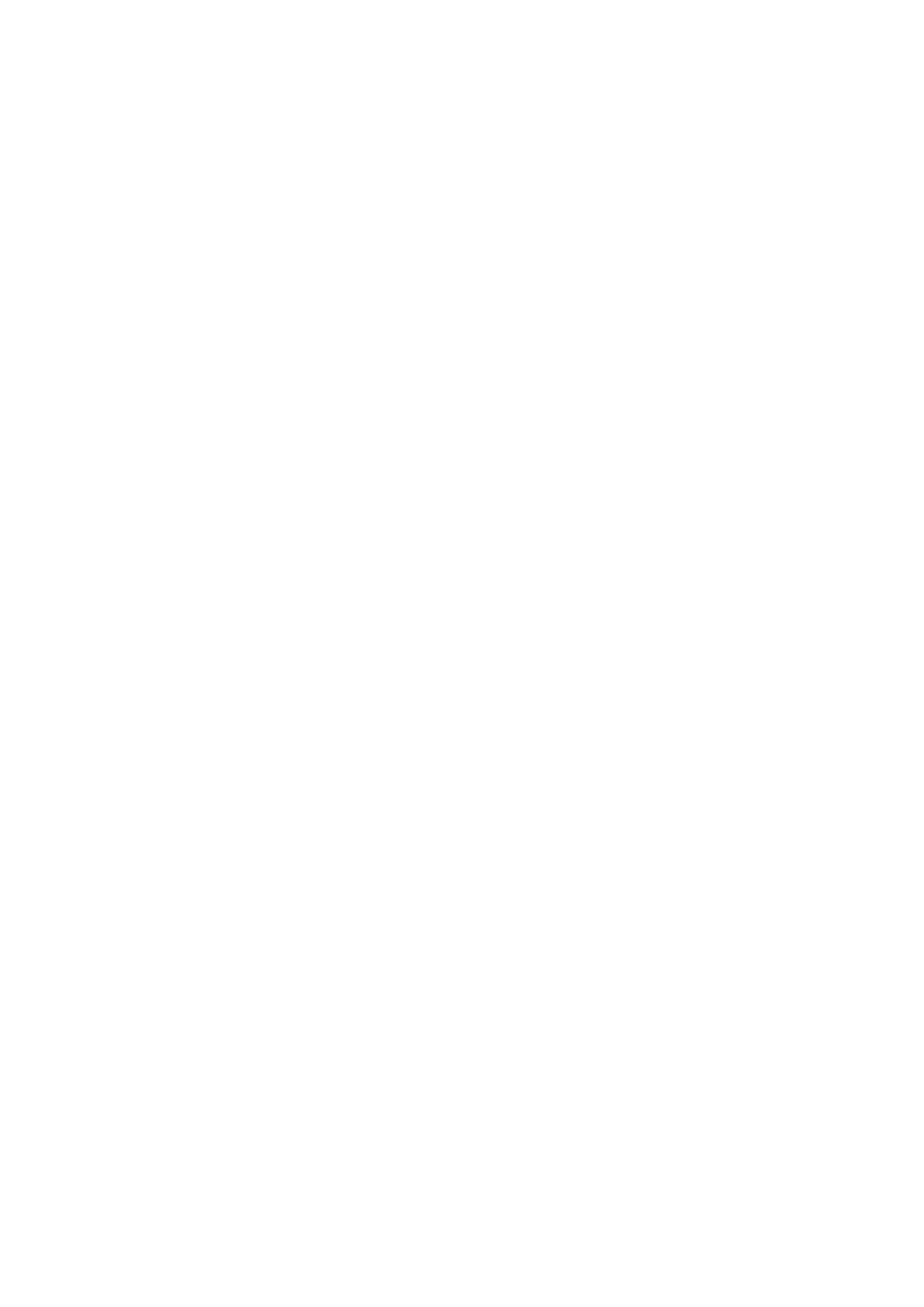# **OTHER TERMS AND CONDITIONS**

- 1. Rate should be quoted in percentage (in ward in figures).
- 2. No payment will be made for unapproved materials.
- 3. Deduction of voids should be made as per PWD Rules for supply of materials.
- 4. The rate as specified in the price schedule including the cost of quarrying, loading, un-loading, carrying, stacking in site, royalty and other taxes etc. complete.
- 5. **Additional Performance Security @10%** of the tendered amount shall be obtained from the successful bidder if the accepted bid value is 80% or less of the Estimate put to tender as per letter of **Additoional Chief Secretary to the Govt. of West Bengal vide Memo No. 4608- F(Y), dated 18th July, 2018.**
- 6. No extra payment will be made for carrying of materials involving head load / trolly etc.
- 7. Work must be completed within schedule time.
- 8. If the accepted tenderer fails to execute on agreement within the date mention in the letter of intimation, his name should be brought into book for taking disciplinary action and his earnest money will stand forfeited.
- 9. Security money  $@$  3% of the value of work done by the concerned supplier  $/$  bidder $/$  agency will be deducted from each R.A bill / Final bill if applicable.
- 10. In case of the accepted tenderer, who has executed the agreement, the earnest money will automatically be converted into security money in the first R.A bill / First and final bill, if desire by the concerned supplier / bidder / Agency. Such security deposit will be refunded on satisfactory completion of the whole work and after covering security period.
	- i. In case of failure to complete the work with in the stipulated time, the earnest money and the security money will be forfeited.
- 11. The Tenderer or his authorized representative must remain present at the time of opening of tender.
- **12. Royalty Clearance Certificate/ Carriage Order/ Road Challan in original is to be submitted by the supplier / bidder with each bill for effecting payment if applicable.**
- 13. Measurement of materials will be taken after making stack as per direction of the Engineer-incharge of the scheme.
- 14. The tenderers must sign on each page of tender form and price schedule before dropping it.
- 15. **There shall be no provision for use of Labour replacement Machinaries (MGNREGA Act 2005)**.
- 16. Bill will be prepared on the basis of measurement of work done and after obtaining satisfactorily report from concerned Sub-Asst. Engineer.

For detailed information, please contract with the MGNREGA section of the office of the Garhbeta-I Development Block in any working day between 11 A.M. to 4 P.M.

> **Programme Officer & Block Development Officer Mahatma Gandhi NREGA Garhbeta – I Dev. Block**